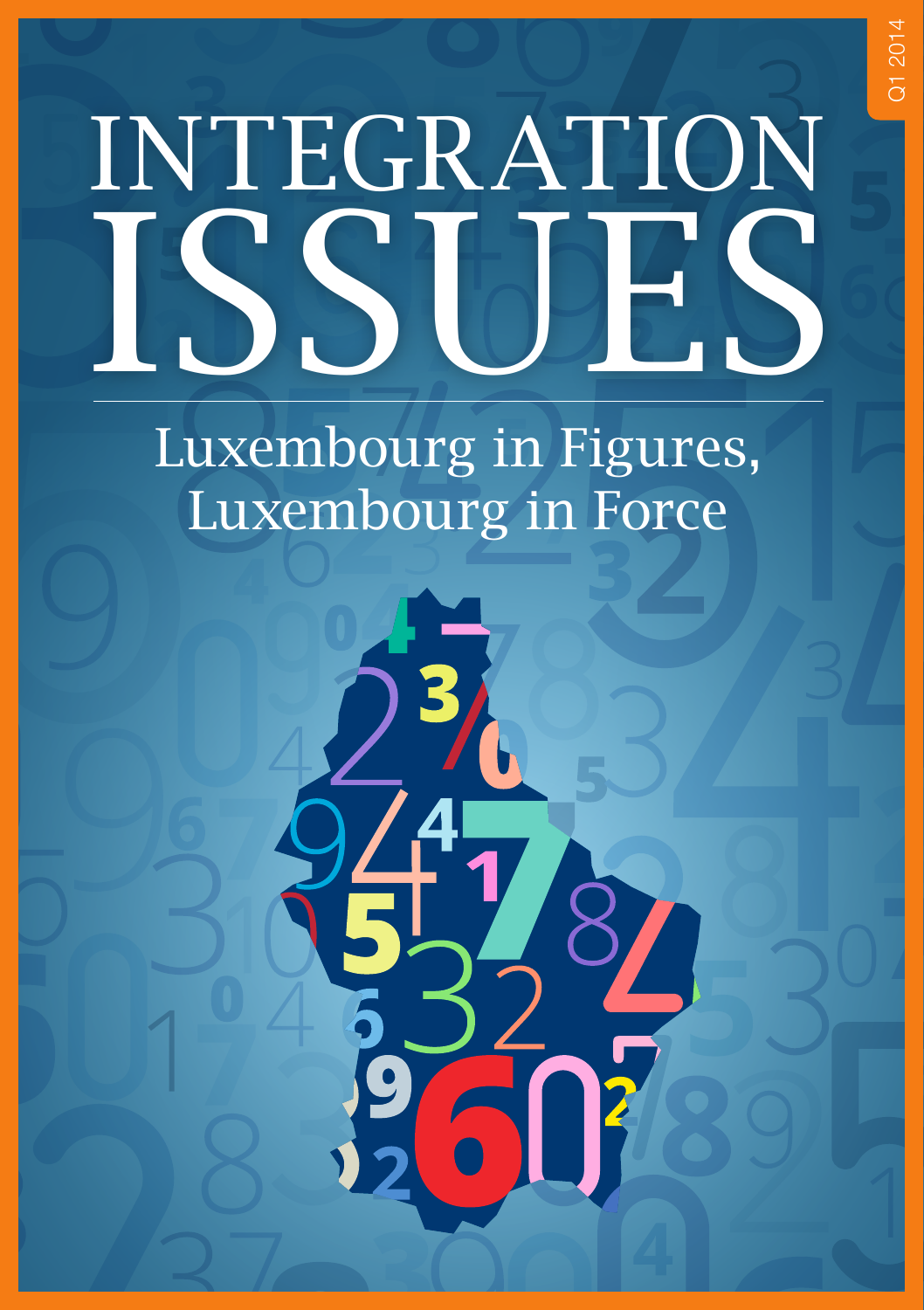### **Luxembourg in Figures, Luxembourg in Force**

As country reports and statistics go, those concerning Luxembourg have rarely been anything other than enviable. Through figures and facts, the Grand Duchy has obtained a well-earned status as a sustainable, post-war economic miracle, staying well in course until the 2000s, flaunting robust growth, buoyant job creation, marginal unemployment and a generous social model. The country even managed a rather exceptional recovery between 2003 and 2007.

However, the Luxembourg Chamber of Commerce recently stated in its recommendations to the new government that the years of strong growth were gone, with public expenditure wavering and macroeconomic stability faltering. Amid a series of suggestions—including consolidating growth sectors, developing export markets and making the labor market more flexible—the Chamber noted that because Luxembourg's economic success and high standard of living is closely linked to migration and foreign investments, it is essential to keep attracting the workforce, know-how and capital from outside the borders.

It also pointed out the importance of managing Luxembourg's diversity better, considering it an even more valued factor of wealth, while strengthening social cohesion. Several measures have already been proposed in this sense, and one can only hope they will come through. In the meantime, in order to get a general overview of Luxembourg's population and economy and, thus, perhaps obtain a clearer picture of what the future may hold, we have gone through

*By Neel A. Chrillesen Source (including all graphs and tables): STATEC*

STATEC's latest edition of "Luxembourg in figures".

#### **A Growing Population**

The number of people living in Luxembourg reached 537,039 in 2013, an impressive 18.2% total rise (or 1.5% annual growth) since 2001. In 2011, foreigners made up 43% of the population. In 2013? 44.5%. "People have not stopped coming to Luxembourg despite the crisis," confirms Jean Ries, STATEC Head of Unit, Labor Market and Education. Luxembourg City, which offers the most employment possibilities, remains the most populated municipality, with 103,600 people living there in 2013. The capital draws approximately one-third of the new arrivals, while Luxembourg nationals instead tend to leave the city, many to seek lower housing prices.

#### **An Aging Population**

For many years, migration ensured that the Luxembourgish population stayed relatively young—and this is still somewhat the case. However, Luxembourg demographic projections by Eurostat show that Luxembourg will also be confronted with an aging population due to an increase in life expectancy and a decrease in the fertility rate. In 1990, life expectancy was 72.6 years for men and 79.1 years for women. In 2012, it was 79.5 years and 84.3 years. The demographic projections show that in 2060, men's life expectancy will be 84.9 years and women's life expectancy 89.5 years.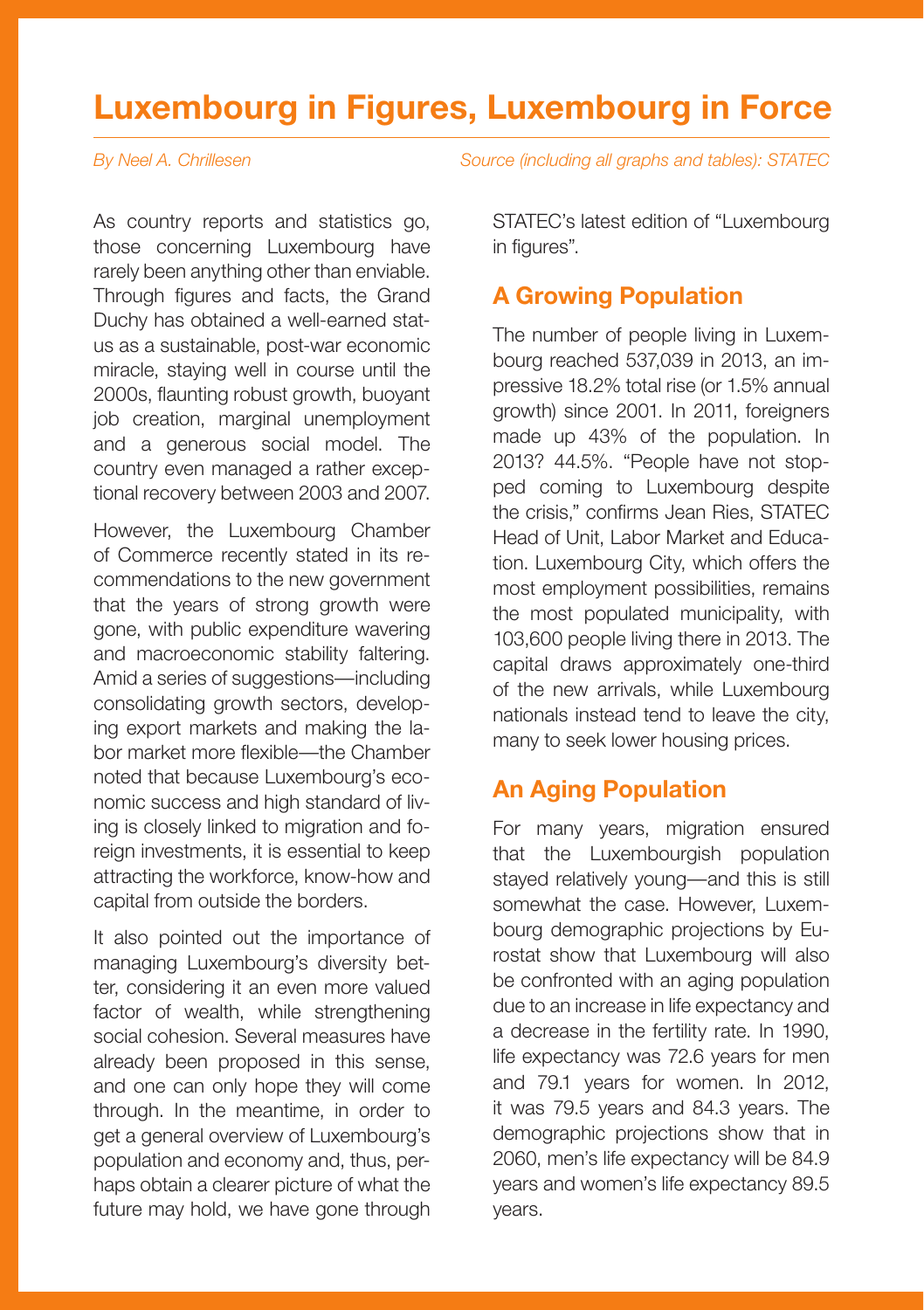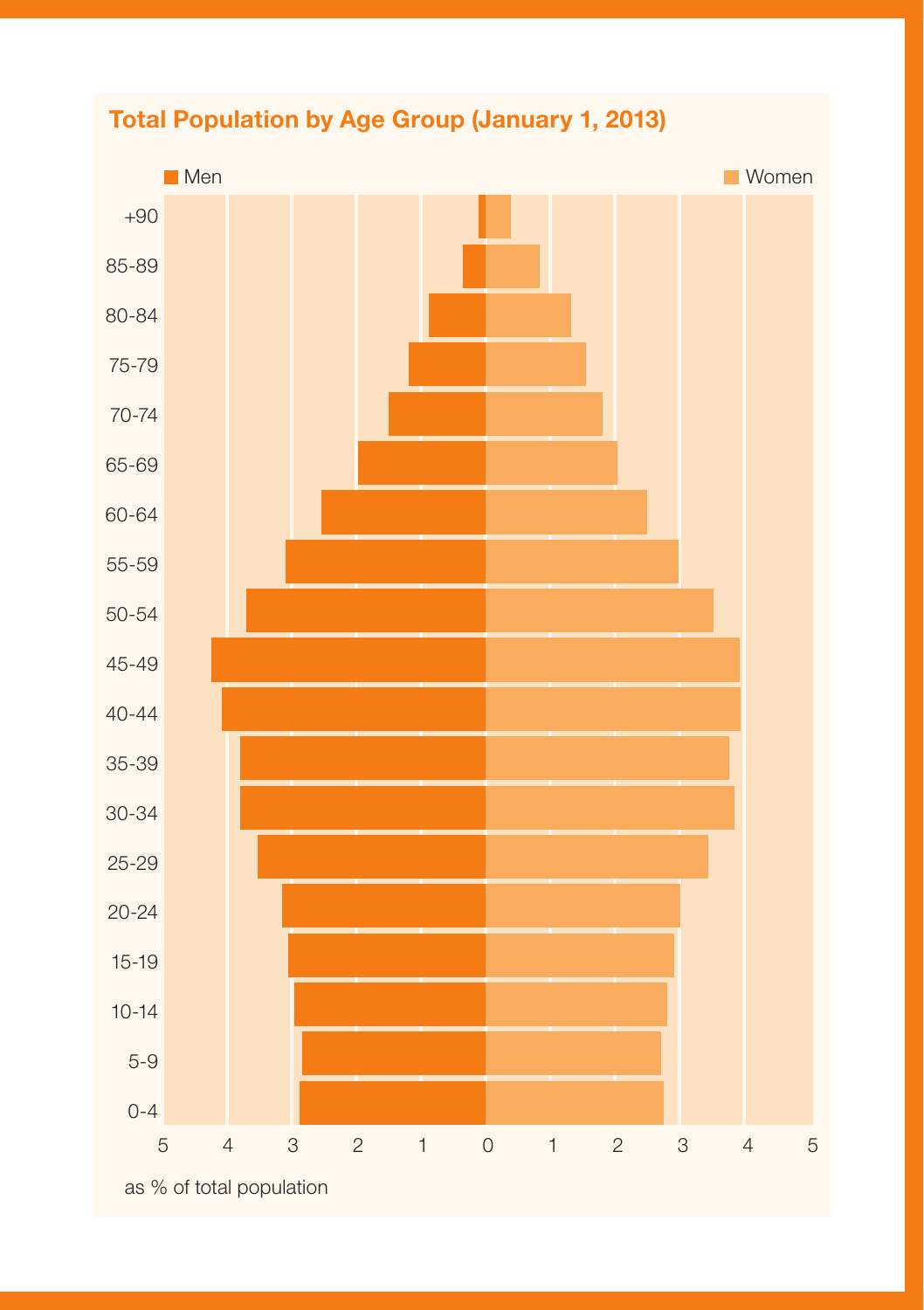#### **A Foreign Workforce Majority**

It is no secret that foreigners have played a key role in Luxembourg's economic development over time. In the beginning of the 1960s, 79% of the country's working population were Luxembourgers and 18% were foreign residents. Today, a whopping 44% of the workforce are cross-border workers (the French making up the largest part of this figure), 27% are foreign residents and only 29% are Luxembourgers. "When the financial crisis started, cross-border employees were hit the hardest, as they occupy 80% of the temporary jobs available in Luxembourg, and those are always the first to be cut," explains Ries. In 2009 alone, temporary employment dropped by 30%. "The situation is better now, but we have still not reached the same levels as before the crisis." Between 2008 and 2012, 58% of jobs created in Luxembourg went to residents, while cross-border workers took on 42% of them.

#### **More Unemployment Despite Employment Growth**

Luxembourg's unemployment rate has surged in recent years. From a mere 2.4% in 2000, the unemployment rate was 7.1% at the end of 2013—and that is without taking into account the people in job schemes. Between December 2012 and December 2013 alone, unemployment rose from 6.4% to 7.1%. Among young people, the unemployment is much worse: 18.8% of the under-25s currently looking for a job can't find one. "Luxembourg's unemployment rate has never been this high," says Ries. "Yet net job creation has not come to a halt. Even though the annual employment growth has fallen slightly, Luxembourg still does better than most other European countries, including its closest neighboring countries end even regions."

Annual employment growth in Luxembourg was 2.3% in 2012. "The main problem today is not a lack of job creation but the imbalance between labor demand and supply," says Ries. "Half of the unemployed are unskilled or lack qualifications, and the jobs created don't match that criteria. This problem is bound to get worse as skilled unemployed will be inclined to accept the jobs destined to unskilled." The disparity between the jobs created and the type of labor in demand also tends to indicate that a readjustment within training and education is necessary.

#### **Annual Employment Growth**

| Year | <b>Annual growth in %</b> |
|------|---------------------------|
| 2008 | 5.0                       |
| 2009 | 1.1                       |
| 2010 | 1.8                       |
| 2011 | 2.9                       |
| 2012 | 2.3                       |

#### **Social Security Under Pressure**

A larger population with more pensioners and more unemployed generally equals a social security system under pressure, and in Luxembourg it is no different. "We are running into a situation we have never known before, and it will become an issue," says Ries. "At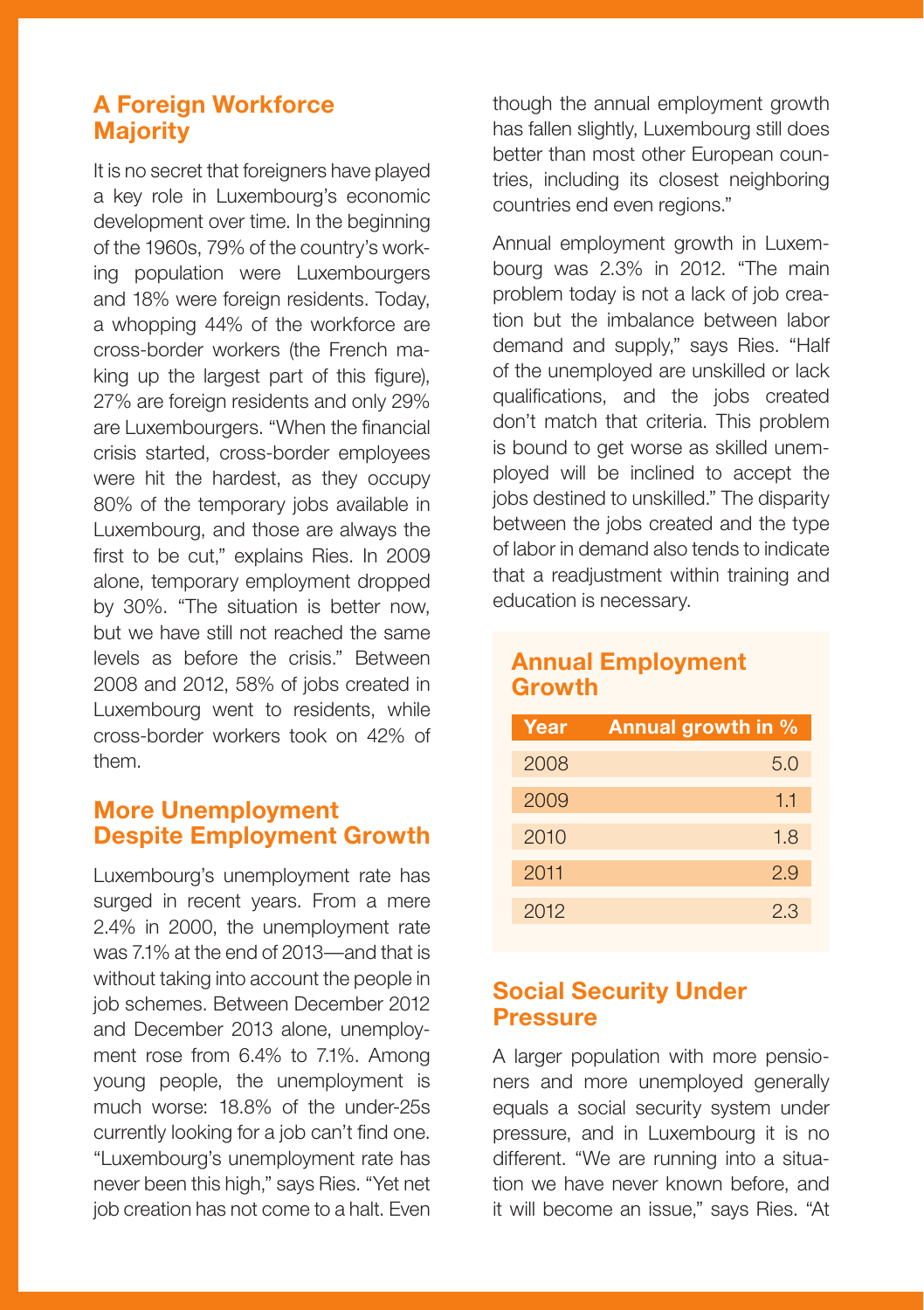some point, contributions will have to be increased to finance the system."

In 2010, only 14% of the insured population in Luxembourg was aged 65 years or over, and 1.5% was aged 85 or more. Demographic projections show that by 2060, the percentage of over-65s will nearly double and the percentage of the over-85s will be four times as high. A more pressing issue is maybe the number of people living on full unemployment benefits: it increased from 7,603 at the end of November 2013 to 8,529 at the end of December 2013. However, Ries is quick to add that "there is no need to be too pessimist. With sustained recovery, employment will take off again. In addition, other sectors than the ones that have traditionally driven our economy are growing."

#### **A Shift in Activity**

The recent years have indeed seen a shift of dynamics within the different professional branches in Luxembourg. While the activity of the banking sector has slowed down (the number of banks in Luxembourg has fallen from 202 in 2000 to 141 in 2012, and the number of employees has barely changed since 2010), other activities have taken over. "The recent years have seen a steady increase of job creation in several specialized branches, mainly within legal, accounting and consultancy activities," explains Ries. "And, of course, because on the aging population all health and social work related activities have developed immensely and will, without any doubt, continue to do so."

|                                                       | 2000    | 2009    | 2010    | 2011    |  |  |
|-------------------------------------------------------|---------|---------|---------|---------|--|--|
| Health and maternity insurance                        |         |         |         |         |  |  |
| Number of people insured                              | 352,636 | 465,097 | 474.966 | 488,645 |  |  |
| Number of covered persons                             | 535,424 | 681,958 | 699.539 | 720,310 |  |  |
| Regular expenditures (in millions of EUR)             | 1,069.4 | 2,076.0 | 2,217.1 | 2,355.2 |  |  |
| Long-term care insurance                              |         |         |         |         |  |  |
| Number of covered persons                             | 535,424 | 681,958 | 699,539 | 720,310 |  |  |
| Regular expenditures (in millions of EUR)             | 223.1   | 695.3   | 729.1   | 582.0   |  |  |
| <b>Pension benefits</b>                               |         |         |         |         |  |  |
| Number of contributors                                | 247,253 | 342,781 | 347,887 | 357,934 |  |  |
| Number of pensioners                                  | 107,571 | 134.200 | 138,641 | 143,380 |  |  |
| Total amount paid in pensions<br>(in millions of EUR) | 1.476.5 | 2.708.5 | 2,849.5 | 3,030.2 |  |  |

#### **Social Security**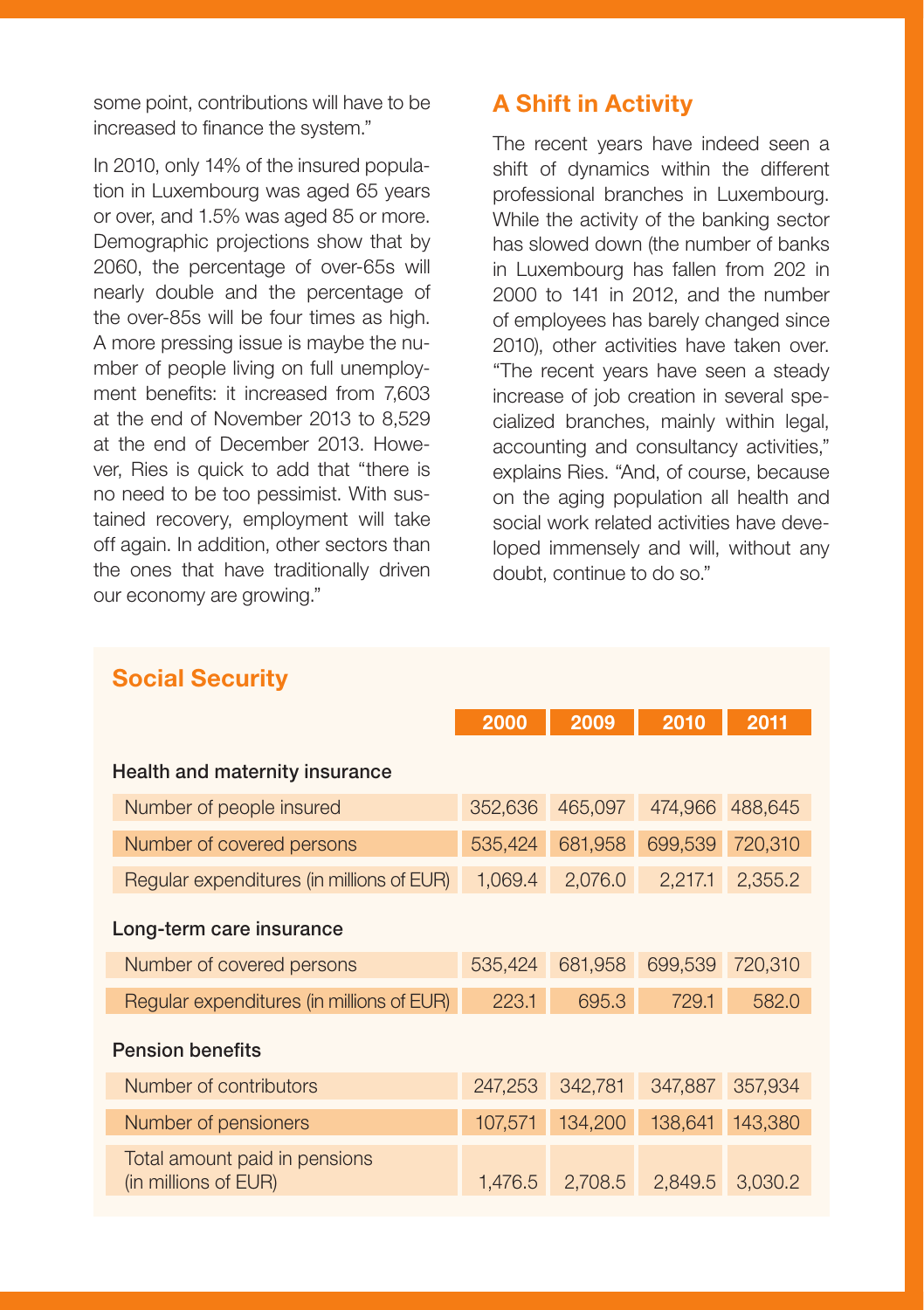## **Domestic Employment by Branches**

|                                                                                                          | 2000   | 2010  | 2011  |
|----------------------------------------------------------------------------------------------------------|--------|-------|-------|
|                                                                                                          | x 1000 |       |       |
| Agriculture, forestry and fishing                                                                        | 4.0    | 4.4   | 4.5   |
| Mining and quarrying                                                                                     | 0.3    | 0.3   | 0.3   |
| Manufacturing<br>(food goods, metal products, computer,<br>electronic and optical products, etc.)        | 32.6   | 32.7  | 33.2  |
| Electricity, gas, steam and air conditioning supply                                                      | 1.1    | 1.4   | 1.3   |
| Water supply                                                                                             | 2.1    | 2.6   | 2.7   |
| Construction                                                                                             | 27.2   | 39.5  | 40.2  |
| Wholesale and retail trade, repair of motor<br>vehicles and motorcycles                                  | 38.7   | 46.5  | 48.1  |
| Transportation and storage                                                                               | 17.1   | 24.4  | 24.7  |
| Accommodation and food service activities                                                                | 12.9   | 17.1  | 17.8  |
| Information and communication                                                                            | 9.0    | 14.1  | 14.9  |
| Financial and insurance activities                                                                       | 30.5   | 41.1  | 41.7  |
| Real estate activities                                                                                   | 1.8    | 3.0   | 3.1   |
| Professional, scientific and technical activities<br>(legal, accounting, consultancy, engineering, etc.) | 15.6   | 29.5  | 30.8  |
| Architectural and engineering activities                                                                 | 3.9    | 6.3   | 6.5   |
| Administrative and support service activities                                                            | 15.3   | 21.9  | 22.2  |
| Public administration and defence,<br>compulsory social security                                         | 13.8   | 18.7  | 19.1  |
| <b>Education</b>                                                                                         | 12.3   | 16.6  | 17.4  |
| Human health and social work activities                                                                  | 16.4   | 30.4  | 32.0  |
| Arts, entertainment and recreation                                                                       | 2.1    | 3.7   | 3.9   |
| Other service activities                                                                                 | 4.8    | 7.0   | 7.2   |
| Activities of households as employers,                                                                   | 5.9    | 4.9   | 5.0   |
|                                                                                                          |        |       |       |
| <b>Total activities</b>                                                                                  | 263.8  | 359.7 | 370.1 |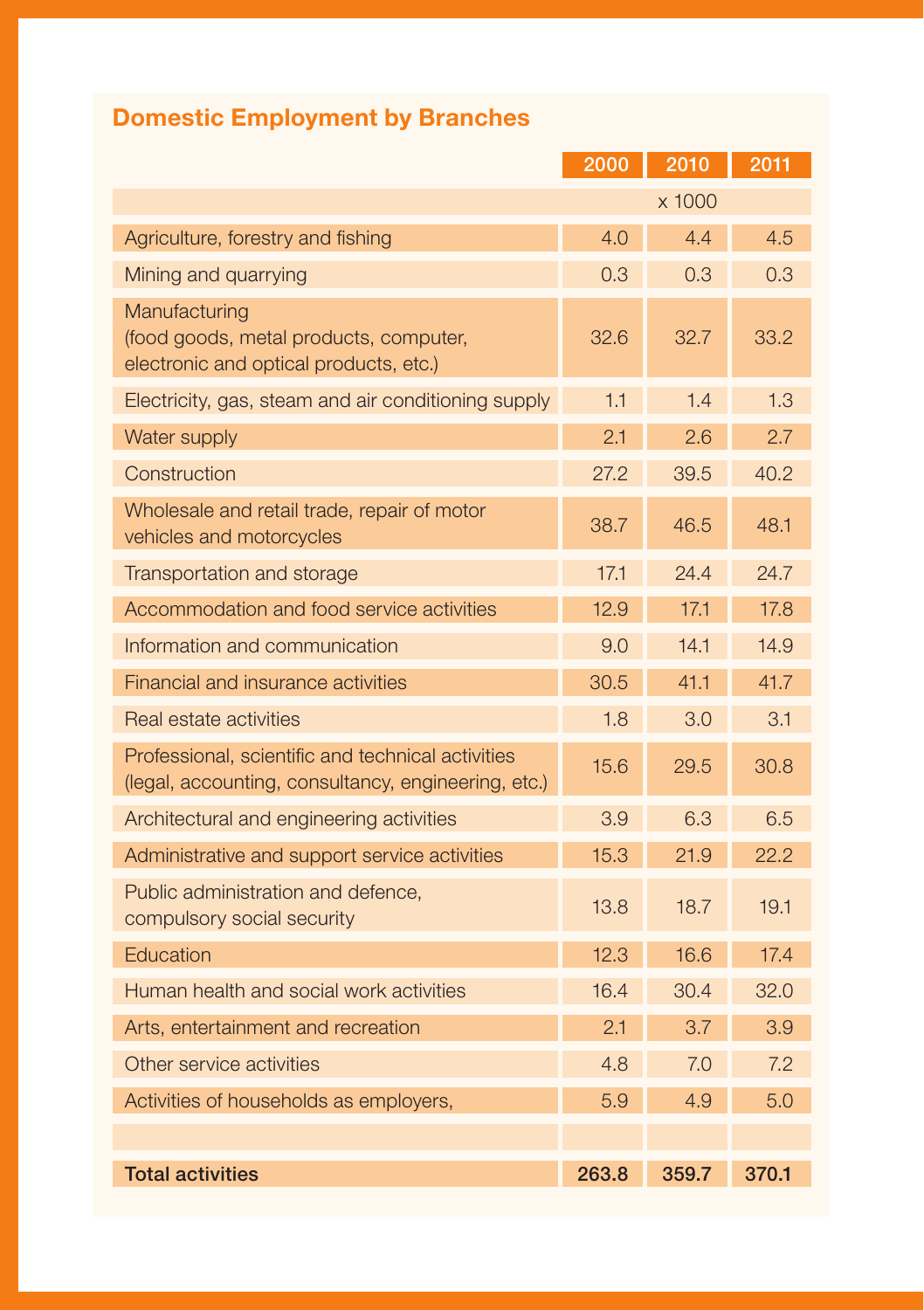#### **Living Conditions**

Luxembourg continues to have a high standard of living and quality of life. In 2012, the Gross Domestic Product (GDP) per capita in Luxembourg, expressed in purchasing power standards (PPS), was more than two and a half times the EU28 average according to Eurostat, and even though this exceptionally high GDP per capita is partly due to cross-border workers (who contribute to the GDP but are not taken into consideration as part of the resident population which is used to calculate the GDP per capita), there is no doubt that Luxembourg remains an attractive place to live. In every Better Life Index (OECD), Best Quality of Life Worldwide Survey (ECA) or Global Competitiveness Index (IMD), among others, the Grand Duchy places at or near the top. And let's not forget nature: as the latest STATEC publication also details, 85.5% of Luxembourg's area is agricultural or wooded area—and that's also something to appreciate!



#### **For more information**

The 2013 edition of "Luxembourg in figures", STATEC's annual publication, can be downloaded on www.statistiques.public.lu (under "Publications"). The 48-page booklet is also accessible via the STATEC smartphone app and is available in an ebook version.